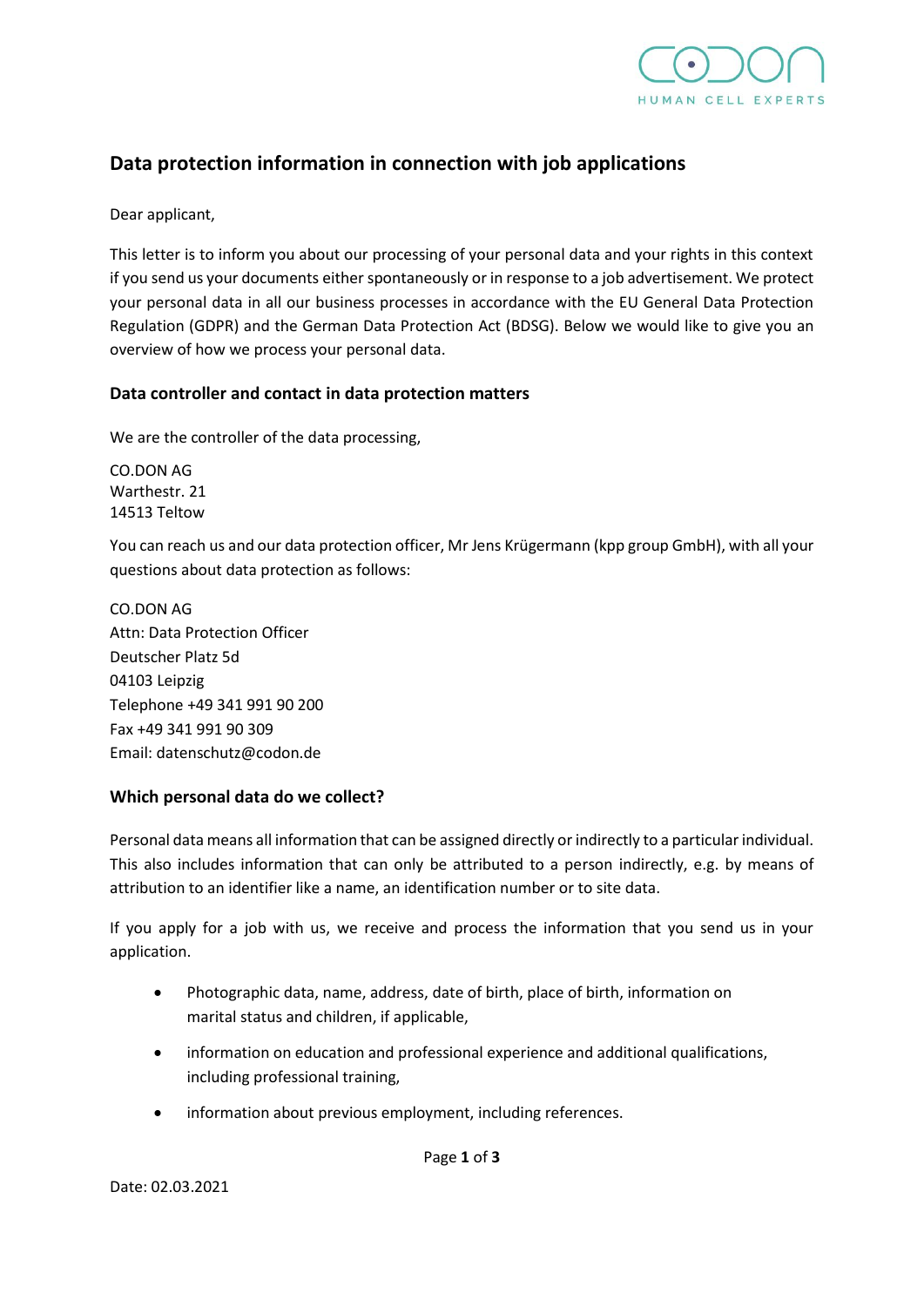

### **Purpose of collection and use and legal basis for the data processing**

The controller collects, processes and uses the personal data you provide exclusively to process the job application (= make a decision on whether to establish an employment contract). Processing your data is necessary for the decision on whether to establish an employment contract (Sec. 26 para. 1 BDSG).

If there are any departures from the standard application process we will obtain your consent to the processing or disclosure of your data before continuing. This may be the case if we intend to keep your application on file for a longer period (see information on retention periods below) or to consider your application for another job in our company or the group. In these cases your consent is voluntary and you can retract it at any time with future effect.

Your data are only processed for purposes other than those mentioned if this processing is permissible under Art. 6(4) GDPR and consistent with the original purpose. We will notify you before we process your data in this way.

In addition, we process your data to the extent necessary to assert legal claims and defend ourselves against litigation Art. 6(1)(f) GDPR or to meet legal obligations (Art. 6(1)(c) GDPR.

## **Transfer of data**

As a rule, your data are processed within the group in the central HR department and forwarded to the functional departments as necessary for a recruitment decision. If relevant, your data are processed for a company subsidiary. This is based on contractual arrangements within the group and Art. 6(1)(f) GDPR. Furthermore, there may be an interest within the group in transferring your data to other group companies to which you did not apply, if suitable vacancies are available there. In this case your data will only be transferred with your prior consent.

We do not transmit personal data to third parties outside the European Economic Area (EEA).

## **What rights do you have?**

You have a right to demand **access** to your personal data stored by CO.DON AG at any time.

Furthermore, you have a right to **rectification** of your personal data if they are incorrect. You have the right to obtain from us the **erasure** of personal data concerning you. You have a right to erasure, for example, if we no longer need the personal data for the purpose for which they were collected and are not allowed to continue processing them for any other reason. If we have a statutory obligation to erase the data (Article 17 GDPR) they will be erased automatically. You have the right to **restrict** the processing of data which has been excessively processed.